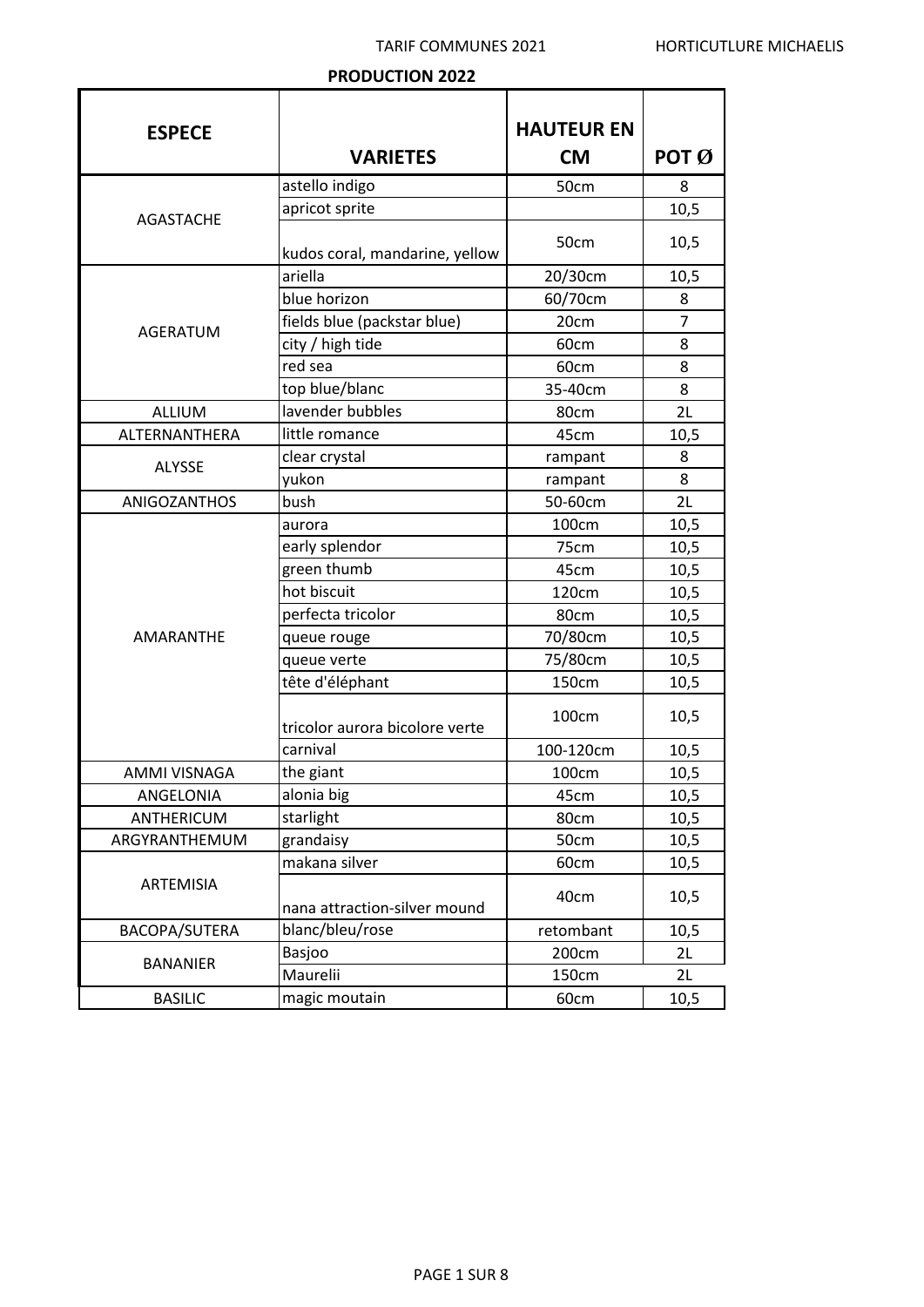|                      | belleconia/grace              | retombant           | 10,5           |
|----------------------|-------------------------------|---------------------|----------------|
|                      | big                           | 60cm                | 10,5           |
|                      | big deluxe                    | 80 cm               | 13             |
|                      | chardonnay                    | retombant           | 10,5           |
|                      | dragon wing                   | 40                  | 10,5           |
|                      | gryphon                       | 45                  | 10,5           |
| <b>BEGONIA</b>       | illumination                  | retombant           | 10,5           |
|                      | megawatt/viking               | 40cm                | 10,5           |
|                      | super olympia / nightlife/new | 25                  | 7              |
|                      | globe                         |                     |                |
|                      | summerwings                   | retombant           | 10,5           |
|                      | tubereux non stop             | 30                  | 10,5           |
|                      | volumia                       | 30                  | 10,5           |
|                      | bee dance                     | 40cm                | 10,5           |
|                      | campfire                      | retombant           | 10,5           |
|                      | eldoro                        | retombant           | 10,5           |
|                      | pretty in pink                | retombant           | 10,5           |
|                      | flair jaune                   | retombant           | 10,5           |
| <b>BIDENS</b>        | golden empire                 | 30cm                | 10,5           |
|                      | goldita                       | retombant           | 10,5           |
|                      | hawaiian flare                | retombant           | 10,5           |
|                      | pirate's pearl                | retombant           | 10,5           |
|                      | solaire                       | retombant           | 10,5           |
|                      | lemon moon                    | retombant           | 10,5           |
|                      | mohave                        | 30cm                | 10,5           |
| <b>BRACTHEANTHA</b>  | granvia                       | 80cm                | 12             |
|                      |                               |                     |                |
|                      |                               |                     |                |
| CALENDULA            |                               | semi retombant      | 10,5           |
|                      | aloha                         | retombant           | 10,5           |
|                      | cabaret                       | retombant           | 10,5           |
|                      | chaemeleon                    | retombant           | 10,5           |
|                      | callie                        | retombant           | 10,5           |
| CALIBRACHOA          | celebration                   | retombant           | 10,5           |
|                      | double                        | retombant           | 10,5           |
|                      | mini famous                   | retombant           | 10,5           |
|                      | noa                           | retombant           | 10,5           |
|                      | super bells                   | retombant           | 10,5           |
| CANNA                | cannova                       | 70/80cm             | 13             |
| <b>CANNE A SUCRE</b> | poupre                        | 200cm               | 3L             |
| CARDON               |                               | 1 <sub>m</sub>      | 10,5           |
| CASSIA               | didymobotrya                  | 200cm               | 2L             |
|                      | fresh look                    | 30cm                | $\overline{7}$ |
|                      | dragon breath                 | 60cm                | 10,5           |
| <b>CHLOROPHYTUM</b>  | vert et blanc                 | 30                  | 10,5           |
|                      | noir de toscane               | 90/100cm            | 10,5           |
| <b>CHOUX</b>         | redbor                        | 90/100cm            | 10,5           |
|                      | reflex                        | 90/100cm            | 10,5           |
| <b>CINERAIRE</b>     | silver dust                   | 25cm                | $\overline{7}$ |
|                      | clio/kelly                    | 90/100cm            | 10,5           |
| <b>CLEOME</b>        | queen                         | 100/140cm           | 8              |
|                      | senorita<br>sparkler          | 90/100cm<br>50/60cm | 10,5<br>8      |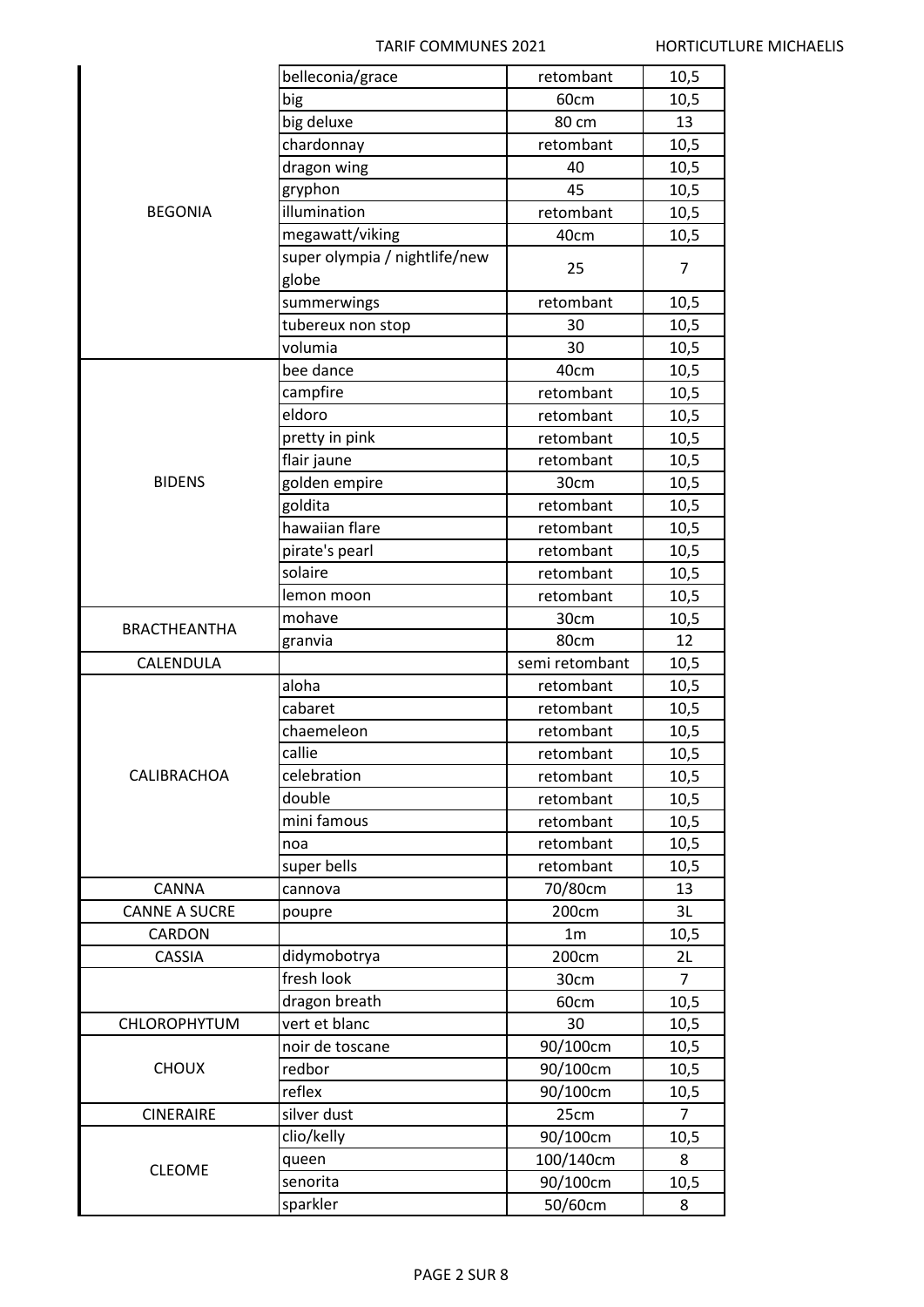$\overline{a}$ 

| <b>COLEUS</b>        | bouture - coloris sur demande            | 40/50          | 10,5           |
|----------------------|------------------------------------------|----------------|----------------|
|                      | wizard                                   | 20cm           | 7              |
| COLOCASIA            |                                          | 170cm          | 2L             |
| <b>CORDYLINE</b>     | black magic<br>pink fire, torbay dazzler | 50-80cm        |                |
|                      |                                          |                | 8,15           |
| <b>COREOPSIS</b>     | castello pompom yellow                   | 35cm           | 10,5           |
|                      | early sunrise                            | 50cm           | $\overline{7}$ |
|                      | mango punch                              | 50cm           | 10,5           |
|                      | presto                                   | 30cm           | 7              |
|                      | up tick                                  | 40cm           |                |
|                      | sunkiss                                  | 45cm           | 8              |
|                      | chocomocha                               | 60cm           | 8              |
| COSMOS               | mandarin                                 | 25cm           | 8              |
|                      | symphony                                 | 60/70cm        | 8              |
|                      | xanthos                                  | 60cm           | 8              |
|                      | ignea medaillon/torpedo                  | 30/40          | 10,5           |
| <b>CUPHEA</b>        | light my fire                            | 45cm           | 10,5           |
|                      | llavea/tiny mice                         | retombant      | 10,5           |
|                      | little pharao                            | 60cm           | 10,5           |
| <b>CYPERUS</b>       | papyrus akhenaton                        | 100/120cm      | 10,5           |
|                      | papyrus cleopatra                        | 50cm           | 10,5           |
|                      | alternifolius                            | 60cm           | 10,5           |
|                      | dalaya                                   | 50cm           | 12             |
|                      | dalina                                   | 50/60          | 12             |
| <b>DAHLIA</b>        | figaro                                   | 30/35cm        | $\overline{7}$ |
|                      | collection/hybrida sincerity             | 1 <sub>m</sub> | 12             |
|                      | mystic                                   | 60/70cm        | 10,5           |
| DELOSPERMA           | lido                                     | rampant        | 10,5           |
|                      | sundiascia                               | 50cm           | 10,5           |
| <b>DIASCIA</b>       | trinity sunset                           | 40cm           | 10,5           |
|                      | silver falls                             | retombant      | 8              |
| <b>DICHONDRA</b>     | emerald falls                            | retombant      | 8              |
| DIPLADENIA           | rouge rose ou blanc                      | 40cm           | 10,5           |
| <b>DOROTHEANTHUS</b> |                                          |                |                |
| (APTENIA)            | mezoo                                    | retombant      | 10,5           |
| EPILOBIUM            | canum                                    | 70-80cm        | 10,5           |
| ERYSIMUM             | sunstrong                                | 40cm           | 10,5           |
| <b>EUCALYPTUS</b>    | gunii                                    | 90cm           | 10,5           |
| EUPATORIUM           | elegant feather                          | 80/100cm       | 10,5           |
|                      | diamond frost                            | 40cm           | 10,5           |
|                      | diamond star                             | 30cm           | 10,5           |
|                      | diwali                                   | 45cm           | 10,5           |
| <b>EUPHORBE</b>      | glamour                                  | 45cm           | 10,5           |
|                      | laureen                                  | 35cm           | 10,5           |
|                      | star dust (white flash, white            |                |                |
|                      | sparkle)                                 | 30cm           | 10,5           |
|                      | fulgens droit                            | 45cm           | 10,5           |
| <b>FUSCHIA</b>       | riccartoni                               | 80cm           | 10,5           |
|                      | sundancer                                | retombant      | 10,5           |
|                      | arizona sun / red shades / mesa          |                |                |
| <b>GAILLARDE</b>     | yellow                                   | 35cm           | 8              |
|                      | sunrita/spintop                          | 30/40cm        | 10,5           |
|                      |                                          |                |                |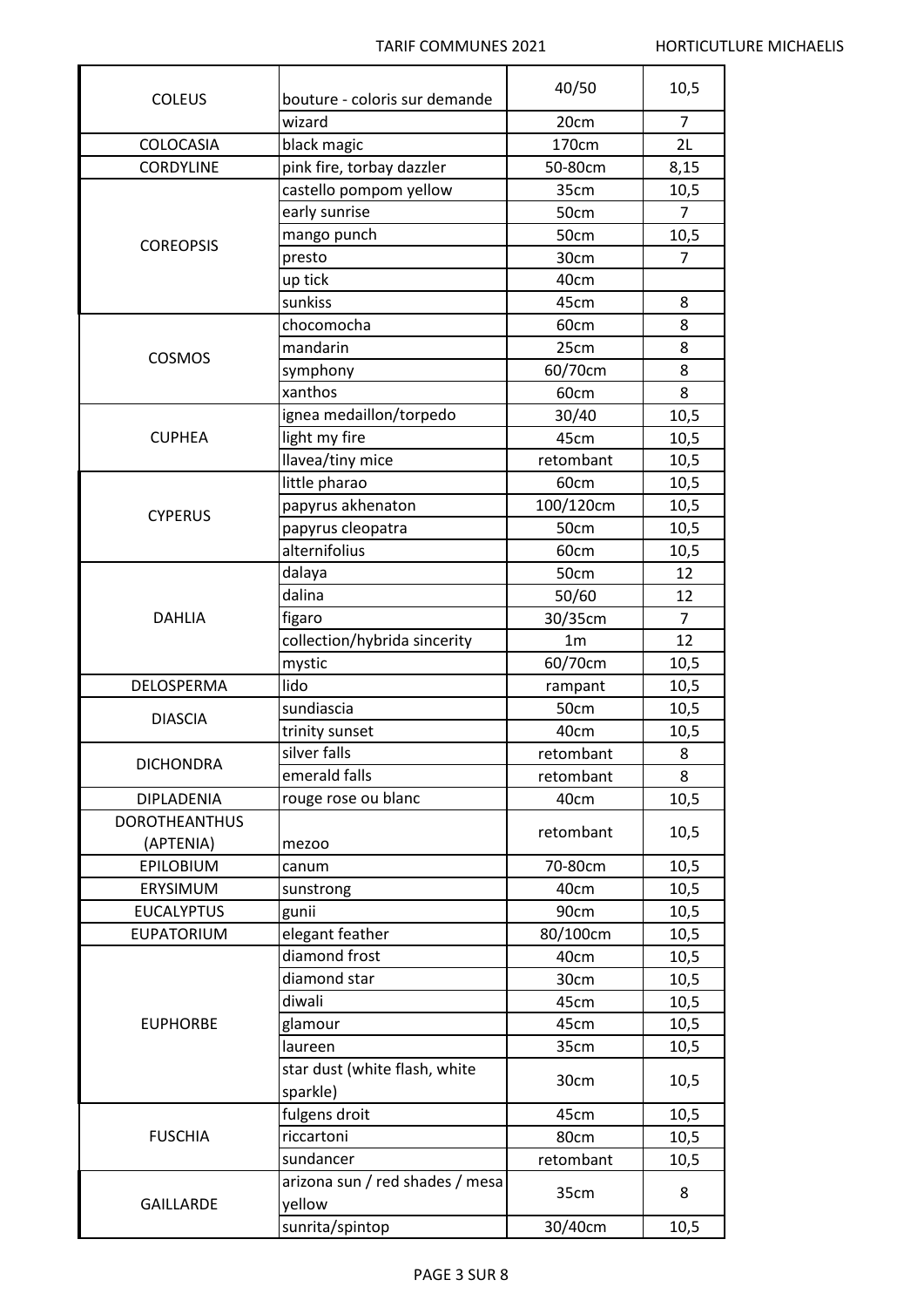|                          | belleza/steffi               | 50/60     | 10,5           |
|--------------------------|------------------------------|-----------|----------------|
| <b>GAURA</b>             | elurra                       | 60cm      | 8              |
|                          | freefolk rosy                | 80cm      | 10,5           |
|                          | geyser                       | 50cm      | 10,5           |
|                          | giggles                      | 45cm      | 10,5           |
|                          | lillipop pink                | 45cm      | 10,5           |
|                          | lindheimeri                  | 100/120cm | 8              |
|                          | nova                         | 40cm      | 10,5           |
|                          | rosy jane                    | 70cm      | 10,5           |
|                          | sparkle                      | 60cm      | 8              |
|                          | siskiyou                     | 80cm      | 10,5           |
| <b>GAZANIA</b>           | new day                      | 25        | $\overline{7}$ |
|                          | big ezee                     | 35cm      | 10,5           |
|                          | moxie/galaxy                 | 35cm      | 10,5           |
|                          | calliope M-L                 | 4-45cm    | 12             |
| <b>GERANIUM</b>          | calliope landscape=caliente  | 35cm      | 8              |
| <b>INTERSPECIFIQUE</b>   | marcada                      | 45cm      | 8              |
|                          | red explosion                | boule     | 10,5           |
|                          | sarita                       | 35cm      | 12             |
|                          | zonale                       | 30/40cm   | 10,5           |
| <b>GERANIUM ZONALE</b>   | f. panaché                   | 30/40cm   | 10,5           |
|                          | odorant                      | 40cm      | 1 <sub>L</sub> |
|                          | lierre simple 1bouture       | retombant | 8              |
| <b>GERANIUM LIERRE</b>   | lierre double                | retombant | 8              |
|                          | lierre gros pétale           | retombant | 8              |
| <b>GERANIUM DE SEMIS</b> | pinto                        | 30cm      | 8              |
|                          | dappled light                | retombant | 10,5           |
| GLECHOMA/NEPETA          | variegata                    | retombant | 10,5           |
| <b>GOMPHOCARPUS</b>      | cottonbush                   | 1,20-1,50 | 10,5           |
|                          | fireworks                    | 80cm      | 10,5           |
| <b>GOMPHRENA</b>         | truffula                     | 50cm      | 10,5           |
|                          |                              |           |                |
| <b>GYPSOPHILE</b>        | starflakes/summer sparkles   | 80-1m     | 10,5           |
| <b>HELIANTHUS</b>        | sunbelievable                | 90cm      | 12             |
|                          | lanatum dore                 | 40        | 10,5           |
| <b>HELICHRYSUM</b>       | lanatum silver               | 40/45     | 10,5           |
|                          | lanatum variegata            | 35        | 10,5           |
|                          | funky spinner                | 60cm      | 10,5           |
| <b>HELIOPSIS</b>         | punto rosso                  | 40cm      | 10,5           |
|                          | marine/laguna                | 30/40cm   | 10,5           |
| <b>HELIOTROPE</b>        | menois                       | 90cm-1M   | 10,5           |
| <b>HIBISCUS</b>          | mahogany splendor            | 80/100    | 10,5           |
| <b>HYDROCOTYLE</b>       | crystal confetti             | retombant | 10,5           |
| <b>HYPOESTES</b>         | hippo                        | 30cm      | 10,5           |
|                          | sun harmony                  | 40cm      | 10,5           |
| <b>IMPATIENS</b>         | sunpatiens compact/vigourous | 40/70     | 10,5           |
|                          | beacon/imara                 | 30        | 7              |
|                          |                              |           |                |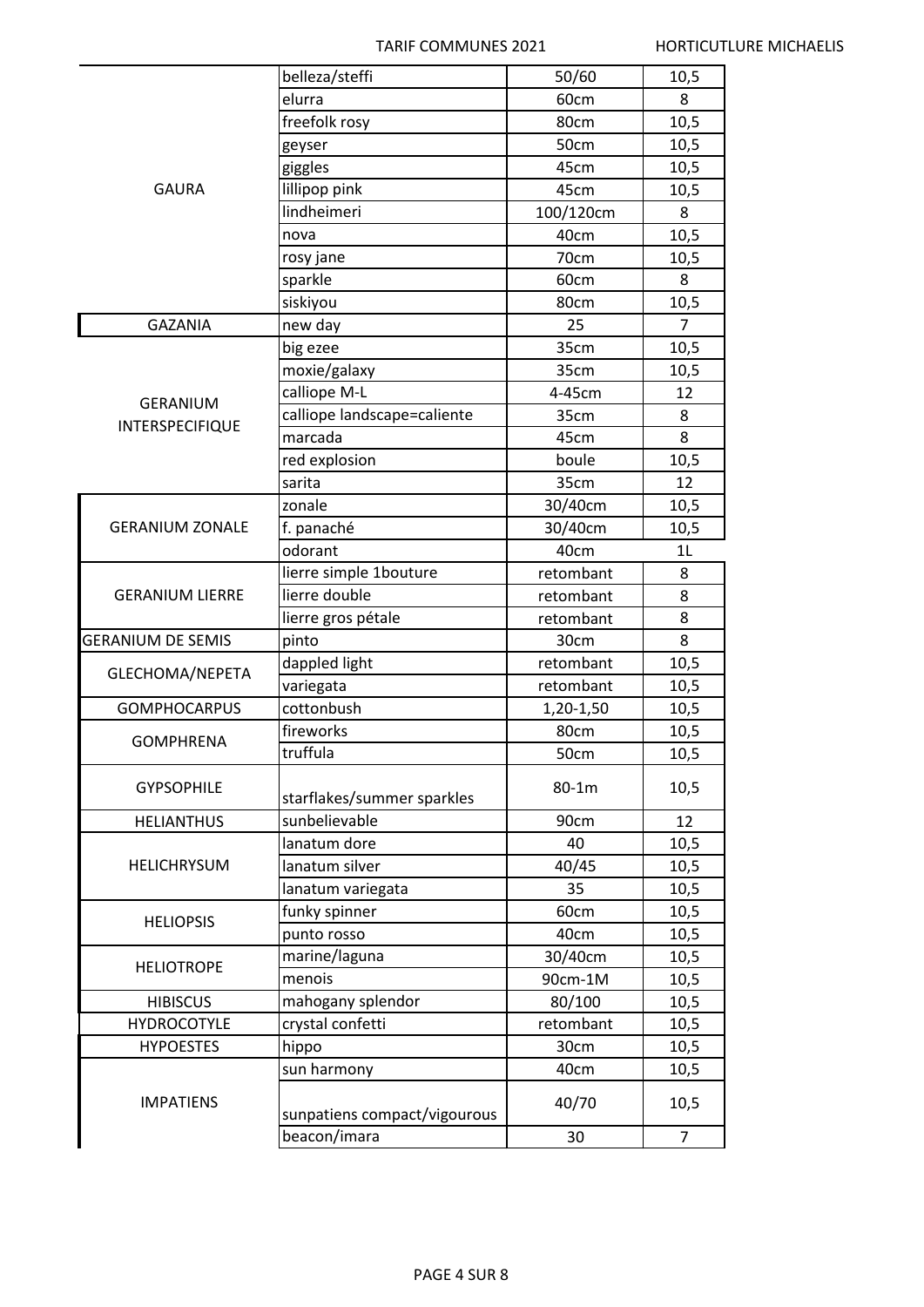|                      | black tone/jet black            | retombant | 10,5           |
|----------------------|---------------------------------|-----------|----------------|
|                      | bronze                          | retombant | 10,5           |
|                      | dijon                           | retombant | 10,5           |
|                      | emerald lace / midnight lace    | retombant | 10,5           |
| <b>IPOMEE</b>        | mardi gras                      | retombant | 10,5           |
|                      | marguerite                      | retombant | 10,5           |
|                      | rusty red                       | retombant | 10,5           |
|                      | sweet caroline                  | retombant | 10,5           |
|                      | treasure                        | retombant | 10,5           |
|                      | sweet heart                     | retombant | 10,5           |
|                      | tricolor variegata              | retombant | 10,5           |
|                      | solar tower                     | grimpante | 10,5           |
|                      | scarlet o'hara/grandpa          |           |                |
|                      | ott/heavenly blue               | grimpante | 10,5           |
| <b>IRESINE</b>       | blazin rose                     | 80/100cm  | 10,5           |
| <b>ISOPLEXIS</b>     | bella                           | 70cm      | 10,5           |
| LAMIUM               | pink chablis                    | rampant   | 10,5           |
|                      | bloomify                        | 40cm      | 10,5           |
| LANTANA              | evita/bandelero                 | 30cm      | 10,5           |
| LAURENTIA (isotoma)  | astro blue                      | 30cm      | 10,5           |
| <b>LEONOTIS</b>      | orange                          | 70cm      | 10,5           |
|                      | laguna/curacao                  | retombant | 10,5           |
| <b>LOBELIA</b>       | speciosa starship (scarlet/deep |           |                |
|                      | rose/blue)                      | 50cm      | 8              |
|                      | lavender stream                 | retombant | 10,5           |
|                      | pink stream                     | retombant | 10,5           |
| LOBULARIA            | raspberry stream                | retombant | 10,5           |
|                      | snow princess                   | retombant | 10,5           |
|                      | white stream                    | retombant | 10,5           |
|                      | compact white                   | retombant | 10,5           |
| <b>LOPHOSPERMUM</b>  | compact pink                    | retombant | 10,5           |
| <b>LOTUS</b>         | berthelotii                     | retombant | 10,5           |
|                      | goldilocks                      | retombant | 10,5           |
| LYSIMACHIA           | midnight sun                    | retombant | 10,5           |
|                      | sunburst                        | retombant | 10,5           |
| MECARDONIA           | magic carpet yellow             | rampant   | 10,5           |
| <b>MELINIS</b>       | savannah                        | 30        | 10,5           |
| MUEHLENBECKIA        | complexa                        | retombant | 10,5           |
|                      | sonnet/snaptastic               | 50/60cm   | 8              |
| <b>MUFLIER</b>       | snaptini                        | 25cm      | $\overline{7}$ |
|                      | karoo                           | 30/35     | 10,5           |
| <b>NEMESIA</b>       | nesia                           | 30/35cm   | 10,5           |
|                      | sunsatia                        | 30        | 10,5           |
|                      | durango                         | 25        | $\overline{7}$ |
|                      | king                            | 25        | 7              |
| <b>ŒILLET D'INDE</b> | royal                           | 30        | $\overline{7}$ |
|                      | zenith                          | 35        | 7              |
|                      | 3D                              | 40cm      | 10,5           |
|                      | flower power                    | 40cm      | 10,5           |
| OSTEOSPERMUM         | summersmile                     | 40cm      | 10,5           |
|                      | summerhero                      | 40cm      | 10,5           |
|                      | voltage                         | 40cm      | 10,5           |
|                      |                                 |           |                |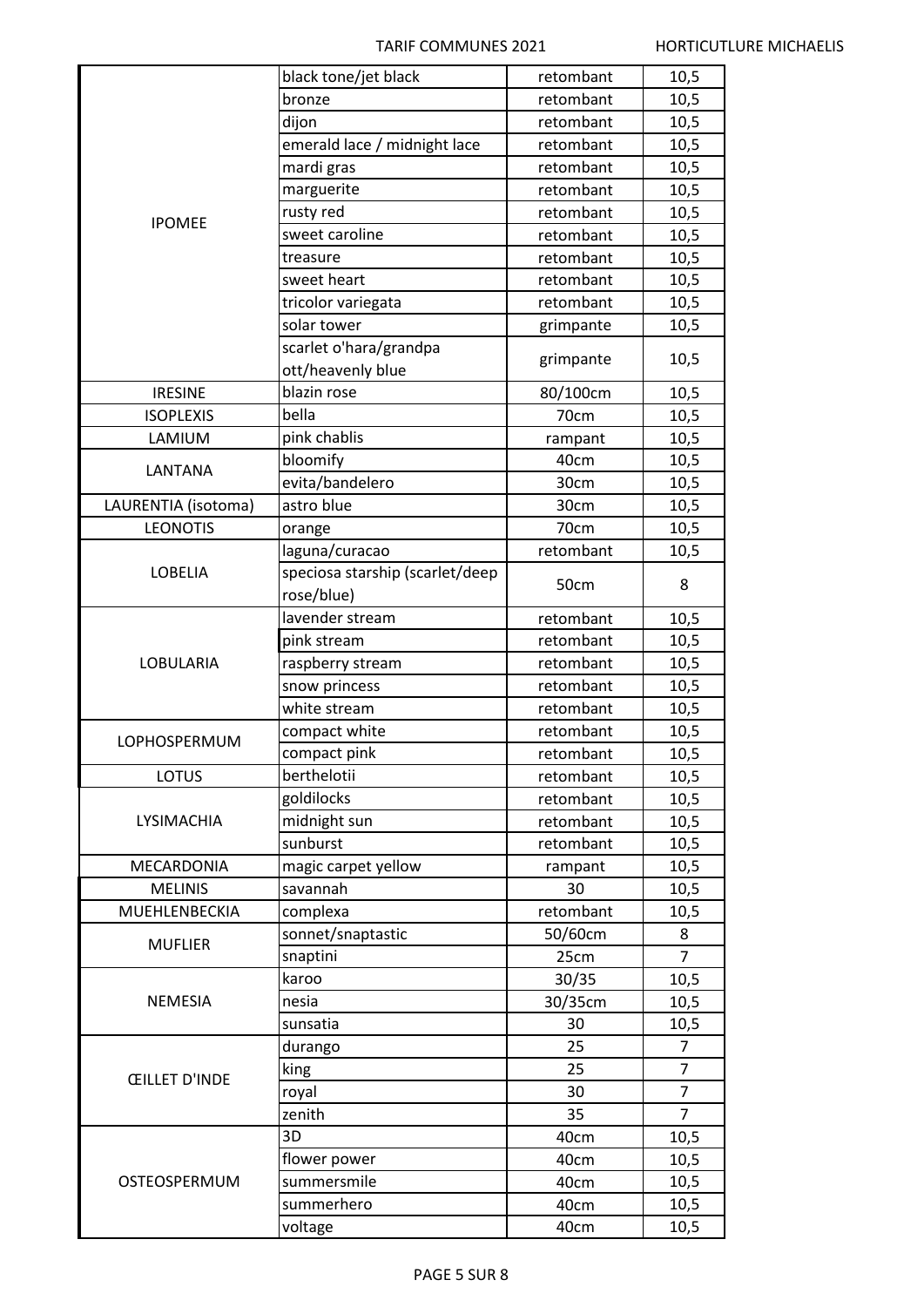| <b>OXALIS</b>         | articulata/ xalis                 | 20cm      | 10,5           |
|-----------------------|-----------------------------------|-----------|----------------|
| PENNISETUM            | fireworks                         | 60/80cm   | 13             |
|                       | skyrocket                         | 60/80cm   | 13             |
|                       | jade princess/copper prince       | 50cm      | 10,5           |
|                       | macrourum tail feather            | 150cm     | 10,5           |
|                       | purple majesty (millet)           | 100cm     | 10,5           |
|                       | rubrum                            | 80/100cm  | 13             |
|                       | vertigo                           | 130cm     | 13             |
|                       | villosum                          | 60cm      | 10,5           |
| PERILLA               | magilla                           | 60cm      | 10,5           |
|                       | alpetunia                         | retombant | 10,5           |
|                       | beautical                         | retombant | 10,5           |
|                       | cascadia                          | retombant | 10,5           |
|                       | conchita                          | retombant | 10,5           |
|                       | dekko                             | tapissant | 10,5           |
|                       | designer                          | retombant | 10,5           |
|                       | double                            | retombant | 10,5           |
|                       | famous                            | retombant | 10,5           |
|                       | pegasus                           | retombant | 10,5           |
| <b>PETUNIA</b>        | petubrachoa supercal              | retombant | 10,5           |
| (coloris sur demande) | sanguna                           | retombant | 10,5           |
|                       | sky family (babydoll, circus sky, |           |                |
|                       | carmine sky, lavender sky,        |           |                |
|                       | lightning sky, nightsky, pink     | retombant | 10,5           |
|                       | sky)                              |           |                |
|                       | supertunia                        | retombant | 10,5           |
|                       | surfinia                          | retombant | 10,5           |
|                       | sweetunia                         | retombant | 10,5           |
|                       | vista                             | retombant | 10,5           |
|                       | easy wave                         | tapissant | 8              |
| PETUNIA (SEMIS-pour   | parade                            | retombant | 8              |
| massifs)              | tidal wave                        | tapissant | 8              |
|                       | cote de nacre                     | 50cm      | 12             |
| <b>PHALARIS</b>       | pure gold                         | 50cm      | 12             |
| PHLOX                 | gisele                            | 30cm      | 10,5           |
| <b>PHYGELIUS</b>      | funfare                           | 30/40cm   | 10,5           |
|                       | cialiatus white/silver knight     | 30/40cm   | 10,5           |
|                       | ciliatus yellow/royal duke        | 30/40cm   | 10,5           |
|                       | coleoïdes/variegatus              | retombant | 10,5           |
| <b>PLECTRANTHUS</b>   | nikki                             | 30cm      | 10,5           |
|                       | silver crest                      | retombant | 10,5           |
|                       | silver shield                     | 30/40cm   | 10,5           |
| PLUMBAGO              | bleu                              | 50-80cm   | 10,5           |
|                       | bright yellow                     | 60cm      | 10,5           |
|                       | brightlight                       | 60cm      | 10,5           |
| <b>POIREE</b>         | charlotte rouge                   | 60cm      | 10,5           |
|                       | fantasia orange                   | 60cm      | 10,5           |
|                       | verte                             | 60cm      | 10,5           |
| <b>RICIN</b>          | carmencita                        | 100/120cm | 10,5           |
|                       | atlanta                           |           | $\overline{7}$ |
| <b>ROSE D'INDE</b>    | antigua/perfection/taishan        | 30cm      | $\overline{7}$ |
|                       | proud marie                       | 50cm      |                |
|                       |                                   |           | 10,5           |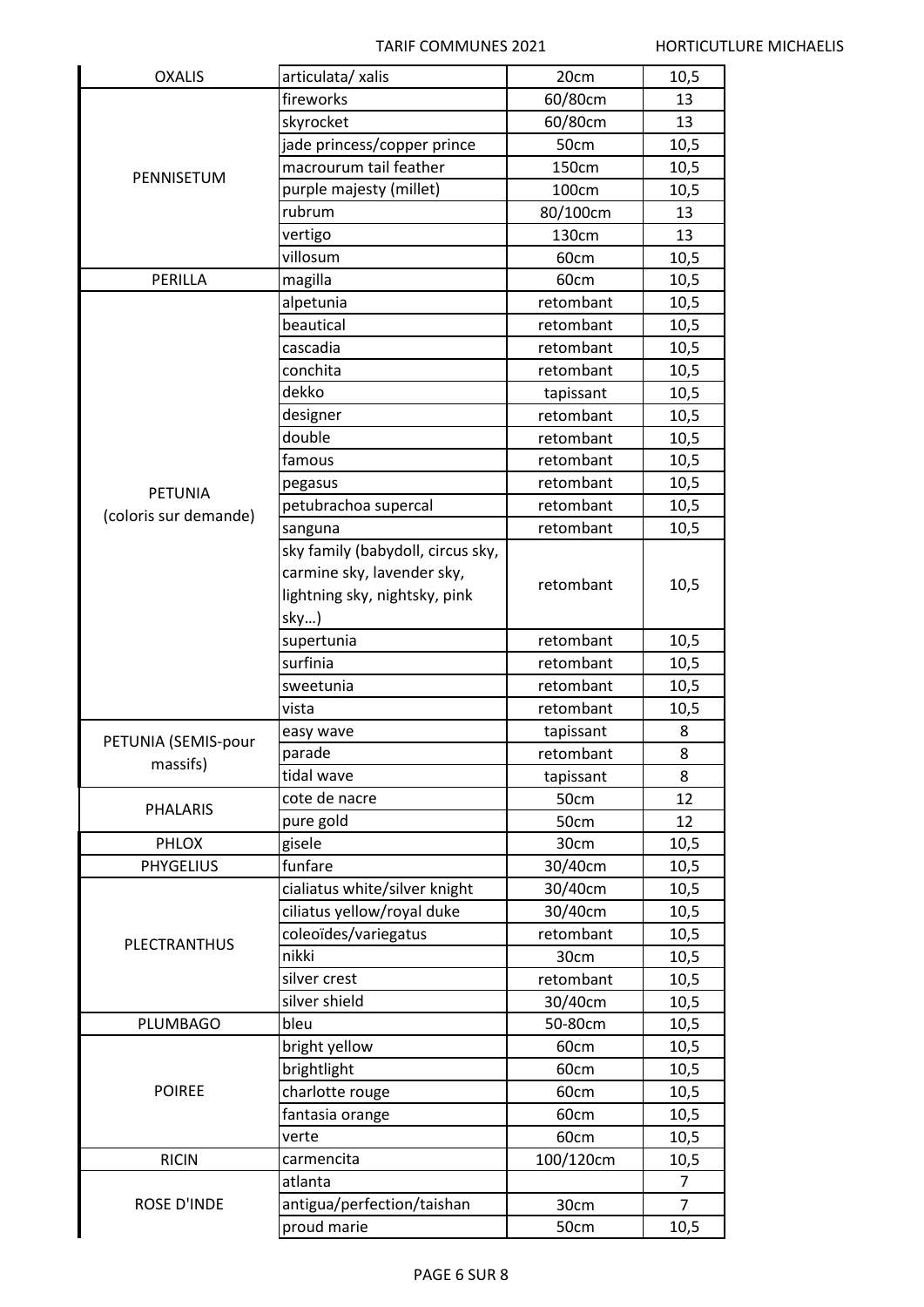|                        | amarillo gold                       | 40cm      | 8              |
|------------------------|-------------------------------------|-----------|----------------|
| <b>RUDBECKIA</b>       | autumn color                        | 60cm      | 8              |
|                        | cherry brandy                       | 60cm      | 8              |
|                        | goldilock                           | 60/70cm   | 8              |
|                        | indian summer                       | 60cm      | 8              |
|                        | marmelade                           | 60cm      | 8              |
|                        | maya                                | 45cm      | 8              |
|                        | prairie sun                         | 80/90cm   | 8              |
|                        | sonora                              | 50cm      | 8              |
|                        | summerina                           | 60cm      | 10,5           |
|                        | sunbeckia ophelia                   | 50cm      | 10,5           |
|                        | tiger eyes                          | 60cm      | 8              |
|                        | aztekengold                         | retombant | 10,5           |
| SANVITALIA             | million suns/queen of sunlight      | rampant   | 8              |
|                        | trailing golden yellow              | retombant | 10,5           |
|                        | amante                              | 100cm     | 10,5           |
|                        | amistad                             | 80/100cm  | 10,5           |
|                        | apex                                | 40-50cm   | 10,5           |
|                        | big blue                            | 40-50cm   | 10,5           |
|                        | black and bloom                     | 40-50cm   | 10,5           |
|                        | canriensis lancelot                 | 80cm      | 10,5           |
|                        | dancing flame                       | 40-50cm   | 10,5           |
|                        | epis bleu                           | 150cm     | 10,5           |
|                        | farina/candle                       | 30-40cm   | 10,5           |
|                        | gogo                                | 80/90cm   | 10,5           |
|                        | grahamii                            | 80/90cm   | 10,5           |
|                        | gregii                              | 60/70cm   | 10,5           |
|                        | hot lips                            | 60/70cm   | 10,5           |
| SAUGE                  | kiss and wishes                     | 70cm      | 10,5           |
|                        | leucantha santa barbara             | 60cm      | 10,5           |
|                        | mojave                              | 25cm      | $\overline{7}$ |
|                        | mirage                              | 40cm      | 10,5           |
|                        | mysty                               | 40cm      | 10,5           |
|                        | mystic spire                        | 60/70cm   | 10,5           |
|                        | patens patio                        | 25/30cm   | 8              |
|                        | pink pong                           | 60cm      | 10,5           |
|                        | rockin                              | 60cm      | 10,5           |
|                        | roman red                           | 60cm      | 10,5           |
|                        | sallyfun                            | 60cm      | 10,5           |
|                        | salmia                              | 70/80cm   | 10,5           |
|                        | splendens rambo<br>rouge/lighthouse | 50/60cm   | 8              |
|                        | violette de loire                   | 60cm      | 10,5           |
| SAUGE COCCINEA         | summer jewel                        | 50/60cm   | 7              |
|                        | cirrus                              | 35cm      | 7              |
| <b>SAUGE FARINACEA</b> | rhea                                | 35cm      | $\overline{7}$ |
|                        | strata                              | 40cm      | 7              |
|                        | victoria/evolution                  | 45cm      | $\overline{7}$ |